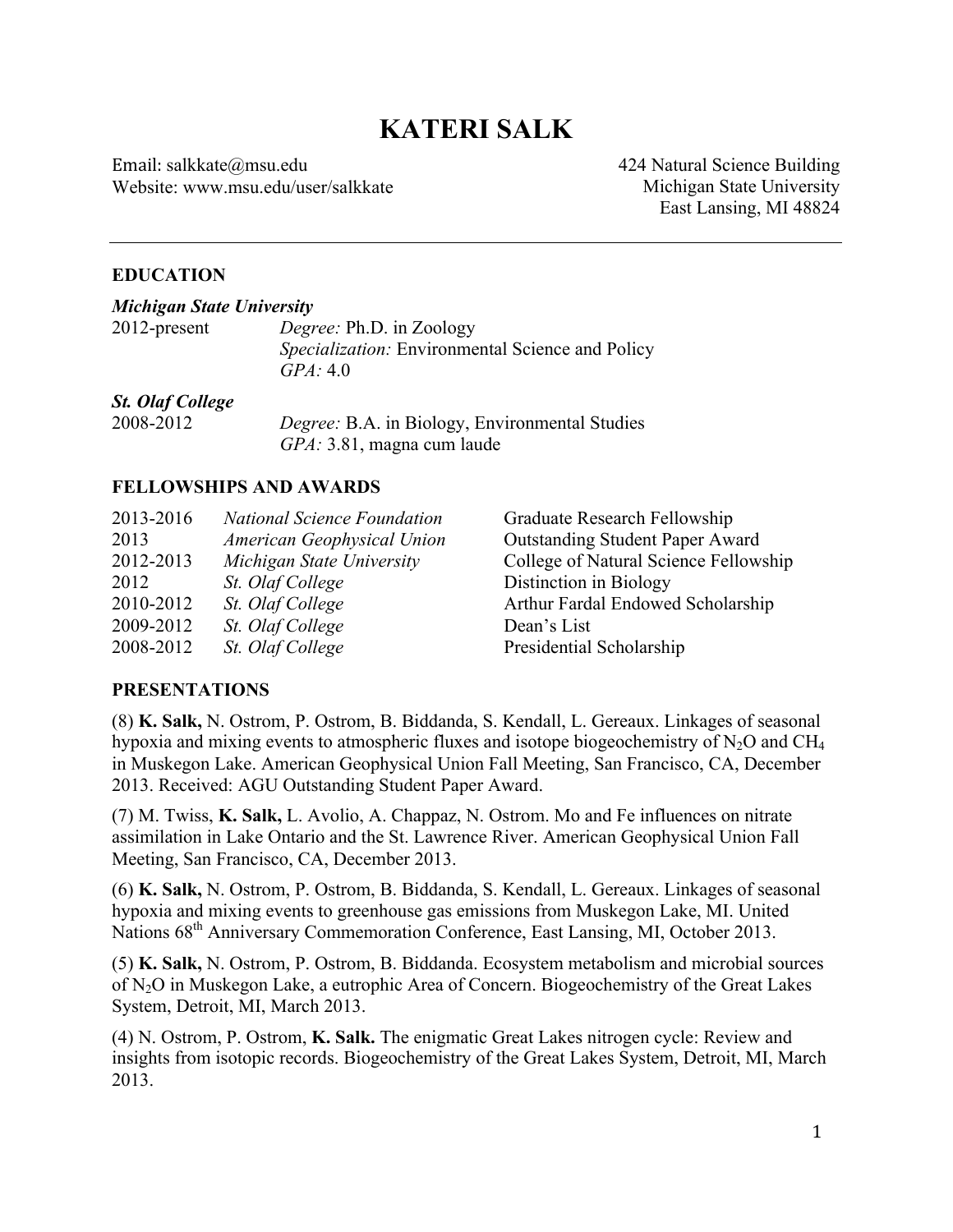(3) **K. Salk,** J. Schade, M. Swift. Elemental stoichiometry and nutrient recycling in an aquatic microcosm food web. Minnesota Academy of Sciences Undergraduate Research Symposium, Northfield, MN, April 2012.

(2) **K. Salk,** M. Weissburg, M. Hay. Induction of chemical defenses in the freshwater macrophytes, *Cabomba caroliniana* and *Egeria densa.* St. Olaf Science Symposium, Northfield, MN, May 2011.

(1) **K. Salk,** M. Weissburg, M. Hay. Induction of chemical defenses in the freshwater macrophytes, *Cabomba caroliniana* and *Egeria densa.* Association for the Sciences of Limnology and Oceanography, San Juan, PR, Feb 2011.

## **RESEARCH EXPERIENCE**

|           | 2012-present Michigan State University | Doctoral dissertation research                                                                                                  |
|-----------|----------------------------------------|---------------------------------------------------------------------------------------------------------------------------------|
| 2011      | St. Olaf College                       | Independent research: Elemental stoichiometry and<br>nutrient recycling in an aquatic food web                                  |
| 2011      | St. Olaf College                       | Independent study: Stable isotope ecology                                                                                       |
| 2011      | Georgia Institute of Tech.             | Research technician: Inducible defenses of invasive<br>freshwater plants and crayfish foraging strategies                       |
| 2011      | Georgia Institute of Tech.             | Research Experience for Undergraduates: Inducible<br>defenses of invasive freshwater plants and crayfish<br>foraging strategies |
| 2009-2012 | St. Olaf College                       | Laboratory technician: Biogeochemistry,<br>Developmental Biology, Invertebrate Biology                                          |

## **TEACHING EXPERIENCE**

| 2013      | Michigan State University | Course: Pathways to Scientific Teaching in Biology                |
|-----------|---------------------------|-------------------------------------------------------------------|
| 2012-2013 | Michigan State University | Oceanography Guest Lecturer<br>(Subjects: Biogeochemistry, Waves) |
| 2012      | Michigan State University | Oceanography Honors Section Discussion Leader                     |
| 2011      | St. Olaf College          | <b>Ecology Teaching Assistant</b>                                 |
| 2010-2011 | St. Olaf College          | <b>Evolution and Diversity Teaching Assistant</b>                 |

## **OUTREACH EXPERIENCE**

- 2012 Nature Director: Minnesota Elks Youth Camp
- 2012 EGGPlants, a youth gardening program in Northfield, MN

## **DOMESTIC AND INTERNATIONAL LEARNING EXPERIENCE**

| 2010 | <i>St. Olaf College</i> | Desert Biology (Southwest United States)   |
|------|-------------------------|--------------------------------------------|
| 2011 | <i>St. Olaf College</i> | Island Biology (San Salvador, The Bahamas) |